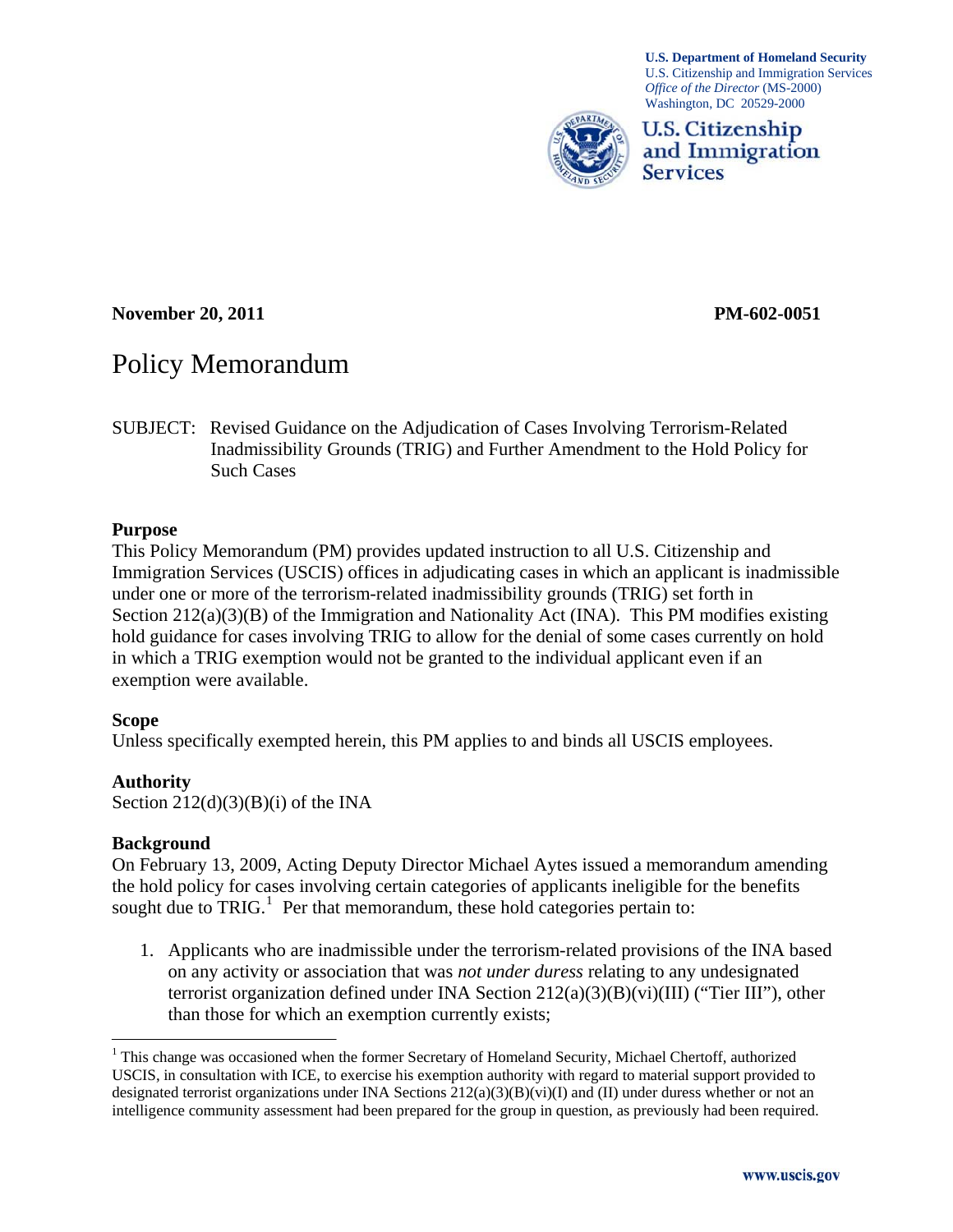PM-602-0051: Revised Guidance on the Adjudication of Cases Involving TRIG and Further Amendment to the Hold Policy for Such Cases Page 2

- 2. Applicants who are inadmissible under the terrorism-related provisions of the INA, other than material support, based on any activity or association related to a designated (Tier I or Tier II) or undesignated (Tier III) terrorist organization where the activity or association was *under duress*; 2
- 3. Applicants who voluntarily provided medical care to designated or undesignated terrorist organizations (Tier I, II, or III), to members of terrorist organizations, or to individuals who have engaged in terrorist activity; and
- 4. Applicants who are inadmissible under INA Section  $212(a)(3)(B)(i)(IX)$  as the spouses or children of aliens described above, whether or not the spouse or parent has applied for an immigration benefit.

# **Policy**

The current hold policy mandates holding all cases in the above categories, even if it is clear that, in the totality of the circumstances, USCIS would not grant the applicant a discretionary exemption if one were available. The revision to the current hold policy only applies to Category 1 and 2 cases described above and allows for denial of such cases if the adjudicator and subsequent reviewers determine that the applicant does not warrant a favorable exercise of discretion, even if a discretionary exemption should be authorized at a future date.

- 1. Category 1 example: An applicant who voluntarily used bombs on behalf of a Tier III organization to target Coalition Forces in Afghanistan would currently fall under hold Category 1 above, as would a banker who voluntarily assisted in funneling large sums of money to a Tier III undesignated terrorist organization. However, given the totality of the circumstances, it is clear that USCIS would not grant an exemption to such individuals even if an exemption that would apply to the individual in question were to be authorized in the future.
- 2. Category 2 example: An applicant was a Colombian banker who was threatened with harm if he did not turn over a list of wealthy depositors to the FARC. He turned over the list, which FARC used to target the individuals on it for kidnapping and extortion. Some of the targeted individuals and their kidnapped family members were tortured and killed for resisting the FARC's demands.

Although USCIS does not anticipate many cases will rise to this level, applying a mandatory hold policy to them creates unnecessary delay and needlessly adds to the number of cases on hold.

<sup>&</sup>lt;sup>2</sup> Since the February 13, 2009 memo was issued, two other activities have received exemptions in addition to material support: military-type training and solicitation of funds or solicitation of individuals for membership on behalf of a terrorist organization.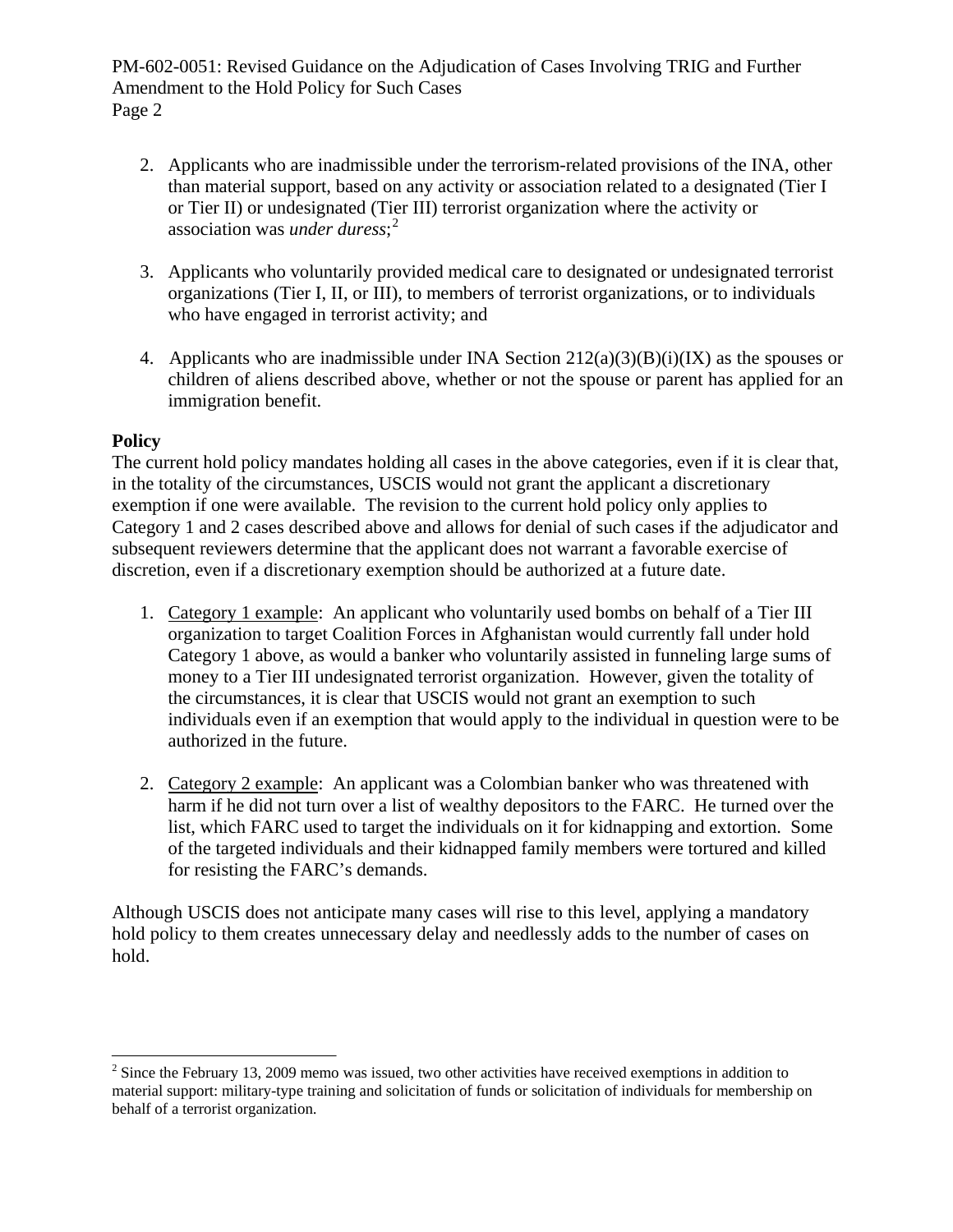PM-602-0051: Revised Guidance on the Adjudication of Cases Involving TRIG and Further Amendment to the Hold Policy for Such Cases Page 3

### **Implementation**

Pursuant to existing guidance, adjudicators must document the nature of the applicant's activities or association with the terrorist organization, the identity and nature of the organization, and the factors that warrant a denial of an exemption in the exercise of discretion.

Use of the  $212(a)(3)(B)$  Exemption Worksheet continues to be required, using appropriate USCIS and component guidance to determine the requisite level/s of review. The Exemption Worksheet has been modified to take into consideration adjudication of exemption denials in cases that otherwise would be subject to the hold policy. Please see the attached amended  $212(a)(3)(B)$  Exemption Worksheet. Page 2 of this document now contains the following choice which adjudicators should select when recommending a discretionary denial in such a case:

*The case may be denied as no exemption is currently available and the applicant does not warrant a favorable exercise of discretion based on the totality of the circumstances should any future existing discretionary exemption become available.*

In addition to existing component guidance regarding review and approval of recommended exemption decisions, every recommended discretionary denial of a case that would otherwise be subject to a hold category will receive component HQ review and concurrence. Furthermore, such cases are required to be tracked at the HQ component level and reported no less than quarterly to the USCIS TRIG Working Group. Finally, all recommended discretionary denials under the new policy must be submitted to the USCIS TRIG Working Group for review and concurrence until the Working Group determines that discretionary denials may be reviewed solely by the HQ components for concurrence.

### **Use**

This PM is intended solely for the guidance of USCIS personnel in the performance of their official duties. It is not intended to, does not, and may not be relied upon to create any right or benefit, substantive or procedural, enforceable at law or by any individual or other party in removal proceedings, in litigation with the United States, or in any other form or manner.

### **Contact Information**

Questions should be directed through the component chain of command to the component USCIS TRIG Working Group point of contact.

### **Attachments**

1. 212(a)(3)(B) Exemption Worksheet (Rev. 9/21/2011)

2. Memorandum of February 13, 2009, "Revised Guidance on the Adjudication of Cases involving Terrorist-Related Inadmissibility Grounds and Amendment to the Hold Policy for such Cases"

3. Memorandum of March 26, 2008, "Withholding Adjudication and Review of Prior Denials of Certain Categories of Cases Involving Association with, or Provision of Material Support to, Certain Terrorist Organizations or Other Groups"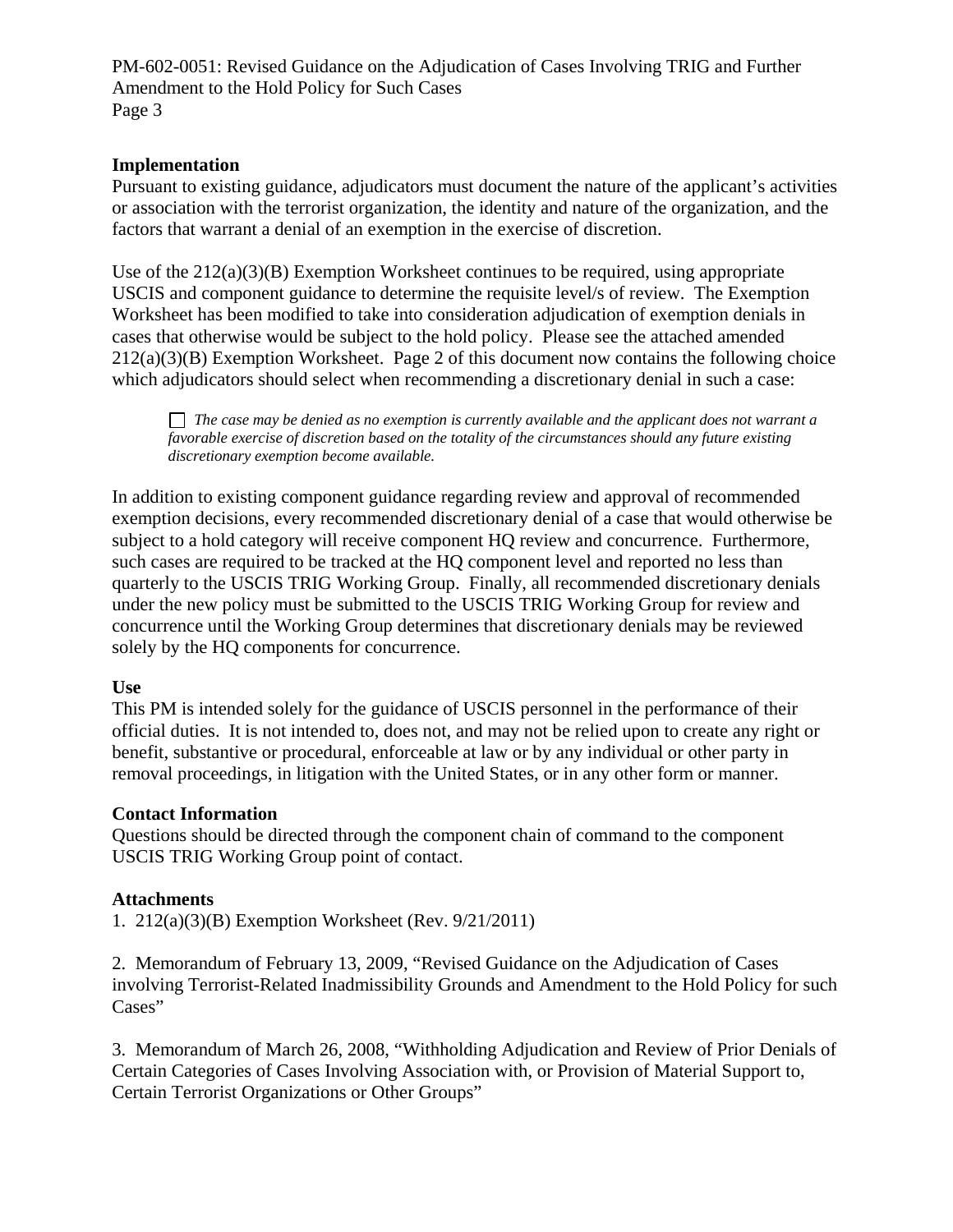# **212(a)(3)(B) EXEMPTION WORKSHEET (Rev. 9/21/2011)**

| <b>I. Alien and Case Information</b>                                                                                                                                                                                                                                                                                                                                                                                                                                                                                                                                |                                   |         |                              |
|---------------------------------------------------------------------------------------------------------------------------------------------------------------------------------------------------------------------------------------------------------------------------------------------------------------------------------------------------------------------------------------------------------------------------------------------------------------------------------------------------------------------------------------------------------------------|-----------------------------------|---------|------------------------------|
| <b>Full Name:</b>                                                                                                                                                                                                                                                                                                                                                                                                                                                                                                                                                   | DOB:<br><b>Benefit/Form Type:</b> | I-485   | COC:<br>$7I-589$<br>$7I-590$ |
| Case or A#:<br><b>II. Threshold Eligibility</b>                                                                                                                                                                                                                                                                                                                                                                                                                                                                                                                     |                                   | $I-730$ | Other:                       |
| Alien is otherwise eligible for the benefit sought, except for a finding(s) of inadmissibility under INA $\S 212(a)(3)(B)$ .<br>Alien has passed all required background and security checks.<br>Alien has fully disclosed the nature and circumstances of each activity or association within the scope of INA § 212(a)(3)(B).<br>Alien poses no danger to the safety or security of the United States.<br>If alien does not meet one or more of the threshold requirements, explain:                                                                              |                                   |         |                              |
| <b>III. Facts of the Case</b>                                                                                                                                                                                                                                                                                                                                                                                                                                                                                                                                       |                                   |         |                              |
| Describe the actions or associations that make the alien inadmissible. (For example, if an alien is inadmissible for providing material<br>support to a terrorist organization, describe the type of support provided as well as to whom, when, and how often the support was<br>provided.) List the <i>specific</i> INA § 212(a)(3)(B) ground(s) under which the alien is inadmissible.                                                                                                                                                                            |                                   |         |                              |
| <b>IV.</b> Exemption                                                                                                                                                                                                                                                                                                                                                                                                                                                                                                                                                |                                   |         |                              |
| <b>GROUP-BASED EXEMPTION. Group name:</b><br><b>INDIVIDUAL EXEMPTION AUTHORIZED.</b> File contains copy of signed Exercise of Authority $\Box$<br>SITUATIONAL EXEMPTION.<br>Material Support under Duress; Receipt of Military-Type Training under Duress; Solicitation of Funds / Other<br>Things of Value under Duress; $\Box$ Solicitation of Individuals under Duress; $\Box$ Medical Care;<br>$\Box$ Other, Explain:<br>Relevant organization:<br>$\Box$ Tier I $\Box$ Tier II $\Box$ Tier III<br>Organization name ( <i>insert "unnamed" as applicable</i> ): |                                   |         |                              |
| <b>Description:</b> In this space, briefly describe (1) any relevant duress factors; (2) if no duress, why duress was not present; (3) activities<br>that qualify an unnamed group as a terrorist organization; and (4) any other relevant factors.                                                                                                                                                                                                                                                                                                                 |                                   |         |                              |
|                                                                                                                                                                                                                                                                                                                                                                                                                                                                                                                                                                     |                                   |         |                              |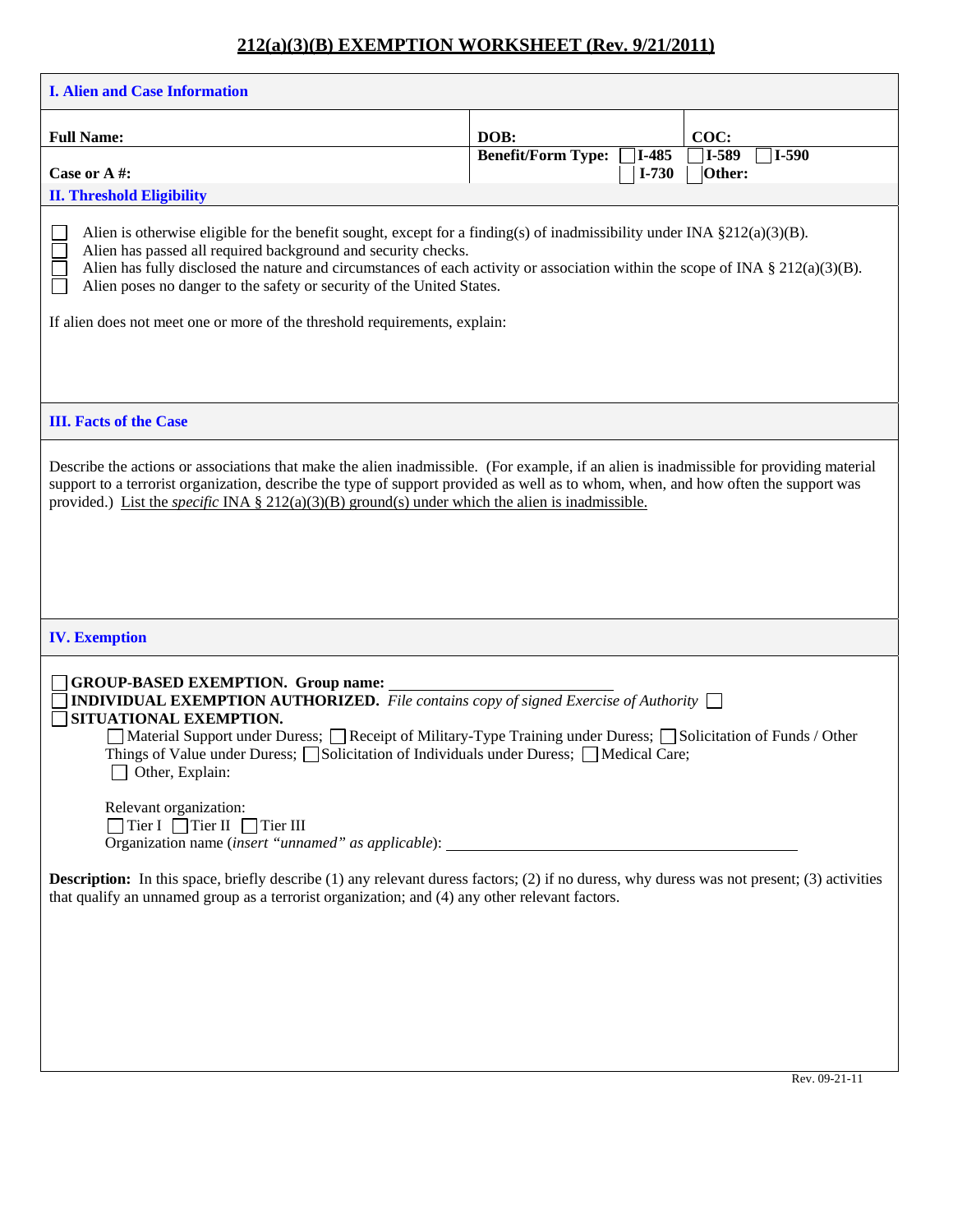# **A#/Case#:**

| <b>V. Adjudicator's Recommendation</b>                                                                                                                                                                                                                                                                                                                                                                                                                                                                                                                                                                                                               |               |
|------------------------------------------------------------------------------------------------------------------------------------------------------------------------------------------------------------------------------------------------------------------------------------------------------------------------------------------------------------------------------------------------------------------------------------------------------------------------------------------------------------------------------------------------------------------------------------------------------------------------------------------------------|---------------|
| <b>GRANT EXEMPTION—</b> Alien qualifies for and merits an exemption.                                                                                                                                                                                                                                                                                                                                                                                                                                                                                                                                                                                 |               |
| <b>DENY EXEMPTION-</b>                                                                                                                                                                                                                                                                                                                                                                                                                                                                                                                                                                                                                               |               |
| An exemption is not currently available. The Secretaries of State and Homeland Security may exempt this activity but have<br>not done so. (Explain below and specify what activity is not currently eligible for exemption).<br>Adjudication should continue to be withheld pursuant to agency policy.<br>Adjudication is not subject to agency hold policy and case should be referred or denied.<br>Adjudication is subject to agency hold policy, but as amended, the case may be denied as no exemption is<br>currently available and in the totality of the circumstances, any future existing discretionary exemption would not be<br>granted. |               |
| The alien does not meet the threshold requirements. (Explain in Section II above).                                                                                                                                                                                                                                                                                                                                                                                                                                                                                                                                                                   |               |
| The terrorism-related activity was <b>not under duress</b> and involved a Tier I or Tier II organization. ( <i>Refer or deny</i><br>AFTER obtaining concurrence from required reviewers).                                                                                                                                                                                                                                                                                                                                                                                                                                                            |               |
| An exemption is available, but alien does not merit a discretionary exemption under the totality of the circumstances.<br>(Refer or deny AFTER obtaining concurrence from required reviewers.) (Explain below)                                                                                                                                                                                                                                                                                                                                                                                                                                       |               |
|                                                                                                                                                                                                                                                                                                                                                                                                                                                                                                                                                                                                                                                      |               |
| <b>VI. Reviewer's Decision</b>                                                                                                                                                                                                                                                                                                                                                                                                                                                                                                                                                                                                                       |               |
| First-Line Reviewer: Name/Signature<br><b>CONCUR</b> $\Box$ <b>DO NOT CONCUR</b> Explain:                                                                                                                                                                                                                                                                                                                                                                                                                                                                                                                                                            | Date:         |
| CONCUR $\Box$ DO NOT CONCUR Explain:                                                                                                                                                                                                                                                                                                                                                                                                                                                                                                                                                                                                                 | Date:         |
|                                                                                                                                                                                                                                                                                                                                                                                                                                                                                                                                                                                                                                                      |               |
| <b>VII. Other</b>                                                                                                                                                                                                                                                                                                                                                                                                                                                                                                                                                                                                                                    |               |
| Additional notes (any comments for Reviewers):                                                                                                                                                                                                                                                                                                                                                                                                                                                                                                                                                                                                       |               |
|                                                                                                                                                                                                                                                                                                                                                                                                                                                                                                                                                                                                                                                      |               |
|                                                                                                                                                                                                                                                                                                                                                                                                                                                                                                                                                                                                                                                      |               |
|                                                                                                                                                                                                                                                                                                                                                                                                                                                                                                                                                                                                                                                      |               |
|                                                                                                                                                                                                                                                                                                                                                                                                                                                                                                                                                                                                                                                      |               |
|                                                                                                                                                                                                                                                                                                                                                                                                                                                                                                                                                                                                                                                      |               |
| Final Adjudications Officer Name/Signature (RAD only):                                                                                                                                                                                                                                                                                                                                                                                                                                                                                                                                                                                               | Date:         |
|                                                                                                                                                                                                                                                                                                                                                                                                                                                                                                                                                                                                                                                      | Rev. 09-21-11 |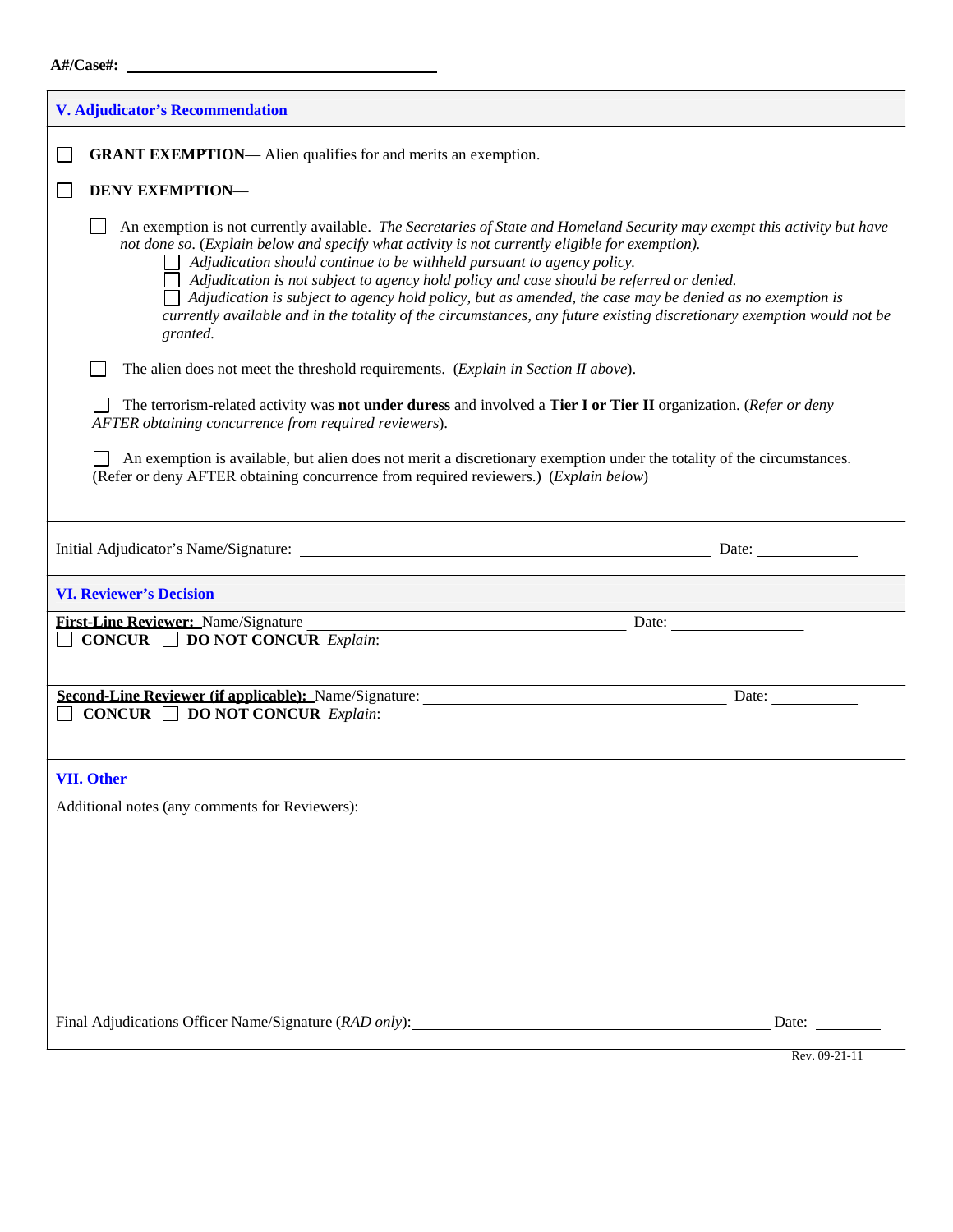U.S.Department ofll.omeland Security U.S. Citizenship and Immigration Services *Office of the Director* Washington, DC 20529-2000



U.S.Citizenship and Immigration Services

HQ 70/2.1

FEB 1 3 2009

# Memorandum

| TO: | FIELD LEADERSHER |  |
|-----|------------------|--|
|     |                  |  |

Michael Aytes **01** FROM: Acting Deputy Director

SUBJECT: Revised Guidance on the Adjudication of Cases involving Terrorist-Related Inadmissibility Grounds and Amendment to the Hold Policy for such Cases

### 1. Purpose

This memorandum provides instruction to all field offices to consider and adjudicate cases where an alien provided material support to a terrorist organization described in sections  $212(a)(3)(B)(vi)(I)$  or (II) of the Immigration and Nationality Act {INA). This memo also removes this category of cases from the hold directive established in the March 26, 2008 memo<sup>1</sup> and modifies the hold guidance to allow for certain cases to be elevated for a determination as to whether the hold should be lifted.

### 2.Background

On April27, 2007, the Secretary ofHomeland Security exercised his discretionary authority under Section 212(d)(3)(B)(i) of the INA not to apply subsection  $212(a)(3)(B)(iv)(VI)$  to certain individuals who have provided material support under duress to certain terrorist organizations described in subsections  $212(a)(3)(B)(vi)(I)$  and  $\{II\}$  (designated terrorist organizations, often referred to as Tier I and Tier II organizations) if warranted by the totality of the circumstances. <sup>2</sup> The authority not to apply subsection  $212(a)(3)(B)(iv)(VI)$  of the INA in certain circumstances was delegated to USCIS in consultation with United States Immigration and Customs Enforcement {ICE). When this exemption authority was exercised, the Department of Homeland

 $' \times$ 

<sup>1</sup>*See* USCIS Memorandum, "Withholding Adjudication and Review of Prior Denials of Certain Categories of Cases Involving Association with, or Provision ofMaterial Support to, Certain Terrorist Organizations or Other Groups," March 26, 2008.

<sup>2</sup>*See* 72 FR 26138 (May 8, 2007)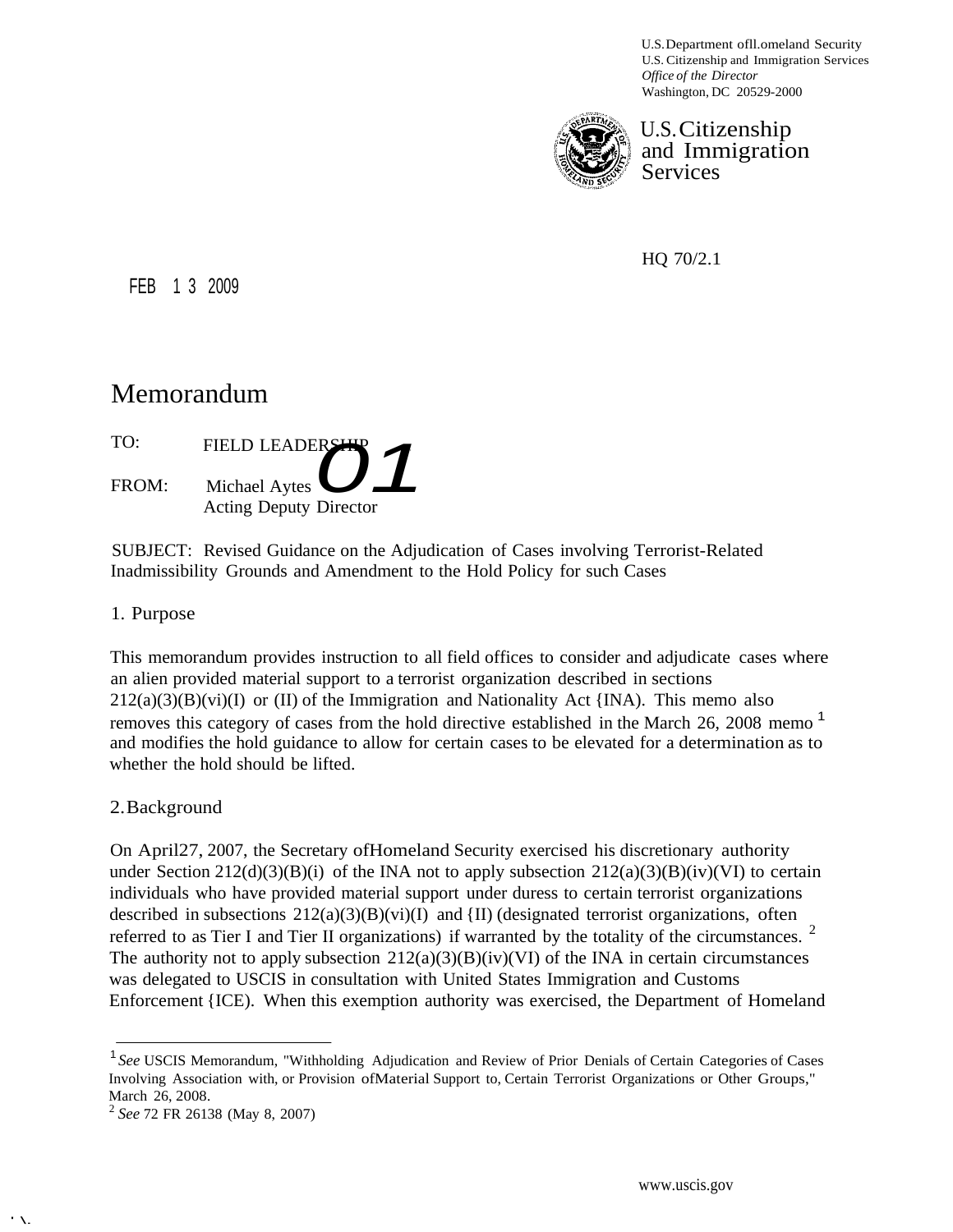Revised Guidance on the Adjudication of Cases involving Terrorist-Related Inadmissibility Grounds and Amendment to the Hold Policy for such Cases Page2

Security (DHS) agreed in the interagency process that the exemption authority would be exercised OQ.ly with respect to applicants who provided material support under duress to specific Tier I or Tier II organizations agreed upon by the interagency after completion of an examination of the national security implications of applying the exemption authority in the case of the specific Tier I or Tier II organization under consideration (i.e., an IC assessment).

On December 19, 2008, the Secretary authorized USCIS, in consultation with ICE, to exercise his exemption authority with respect to material support provided under duress to any Tier I or Tier II organization, regardless of whether an IC assessment has been completed for that group. In cases where insufficient open source information is available to determine the national security implications of applying the exemption authority to a particular Tier I or Tier II organization, USCIS will coordinate with ICE and DHS to obtain additional information on the group to assist in adjudication.

### **3. Headquarters Review and Oversight Procedures**

USCIS continues to require two levels of supervisory review for all duress-based material support exemptions. Each USCIS component will issue component-specific guidance regarding required levels of supervisory review. In order to ensure agency-wide consistency in implementation of the material support duress exemption for cases covered by this memorandum, components may present cases to the material support working group for review and concurrence before proceeding with final adjudication. In addition, the Material Support Working Group may make recommendations to components regarding particular classes of cases to be presented to the Working Group.

### **4. Revised Hold Policy**

As indicated above, it is no longer necessary to hold cases involving individuals who provided material support to a Tier I or Tier II terrorist organization under duress, as previously required by the March 26 memorandum, unless USCIS specifically requests an intelligence community (IC) assessment on a particular organization. Under this revised policy, the following categories of cases must remain or be placed on hold pending further instruction:

- 1. Applicants who are inadmissible under the terrorist-related provisions of the INA based on any activity or association that was *not under duress* relating to any Tier III organization, other than those for which an exemption currently exists<sup>3</sup>;
- 2. Applicants who are inadmissible under the terrorist-related provisions of the INA, other than material support, based on any activity or association related to a designated (Tier I or Tier II) or undesignated (Tier III) terrorist organization where the activity or · association was *under duress;*

<sup>3</sup> Those groups are: Karen National Union/Karen Liberation Army (KNUIKNLA); Chin National Front/Chin National Army (CNF/CNA); Chin National League for Democracy (CNLD); Kayan New Land Party (KNLP); Arakan Liberation Party (ALP); Tibetan Mustangs; Cuban Alzados; Karenni National Progressive Party (KNPP); appropriate groups affiliated with the Hmong; and appropriate groups affiliated with the Montagnards.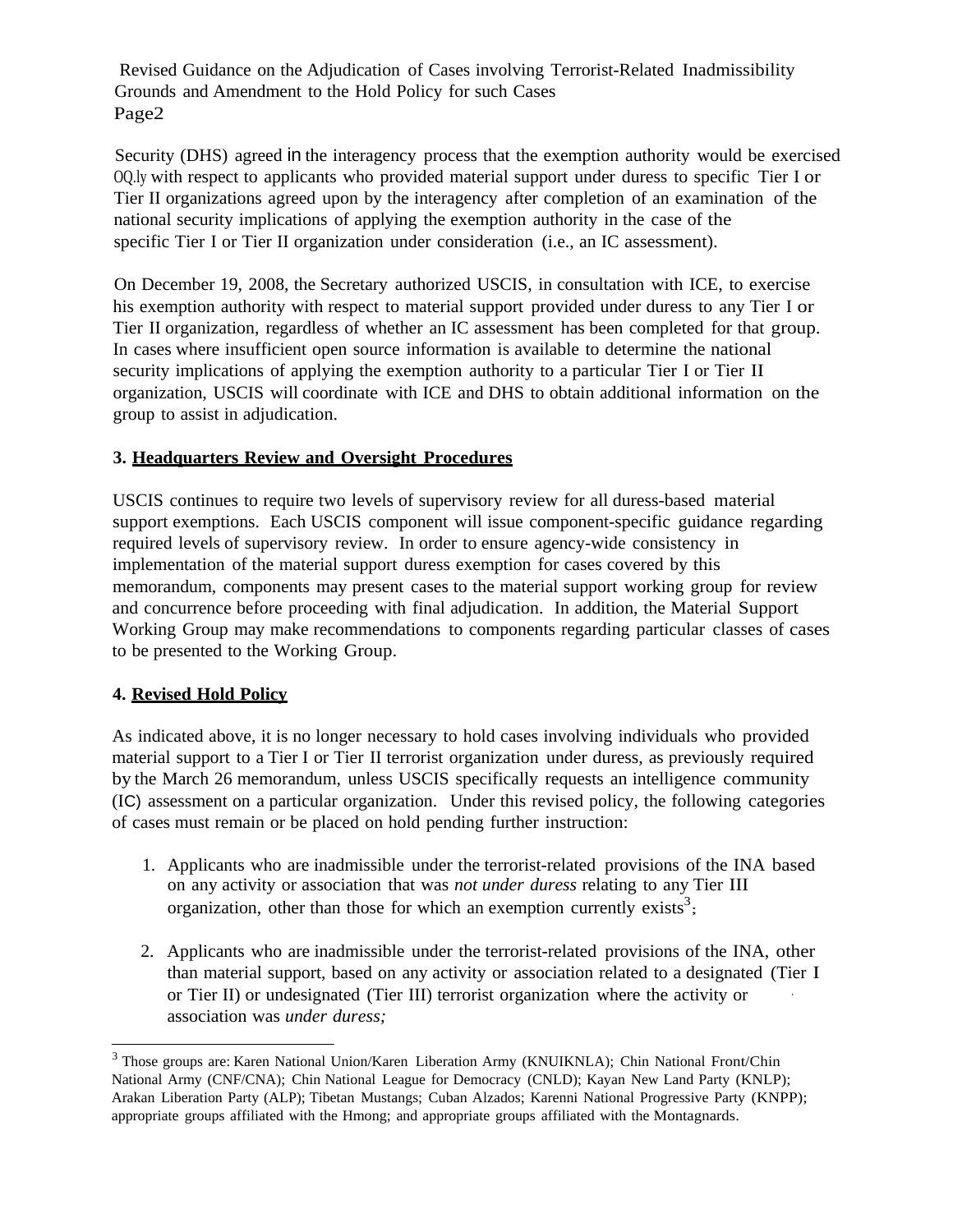Revised Guidance on the Adjudication of Cases involving Terrorist-Related Inadmissibility Grounds and Amendment to the Hold Policy for such Cases Page3

- 3. Applicants who voluntarily provided medical care to designated or undesignated terrorist organizations {Tier I, II, or III), to members of terrorist organizations, or to individuals who have engaged in terrorist activity; and
- 4. Applicants who are inadmissible under  $INA\$  $212(a)(3)(B)(i){K}$  as the spouses or children of aliens described above, whether or not those aliens have applied for an immigration benefit.

Ifthe adjudicating office receives a request from the beneficiary and/or attorney of record to adjudicate a case on: hold per this policy (including the filing of a mandamus action in federal court), or if it is otherwise determined that a particular case should be considered for adjudication (for example, if there are compelling circumstances surrounding the case), the case should be elevated through the chain of command to appropriate Headquarters personnel. Guidance will be provided by USCIS headquarters on whether or not the case should be adjudicated.

**NOTE:** Where evidence indicates that the applicant poses a danger to the safety and security of the United States, adjudicators should raise the case through the local chain of command and in accordance with existing security check procedures to appropriate Headquarters personnel for guidance prior to proceeding with adjudication.

Adjudicators will receive additional guidance on continued or lifted holds on these cases as decisions are reached at the DHS level.

### **4. Contact Information**

Questions should be directed through the component chain of command to the Material Support Working Group.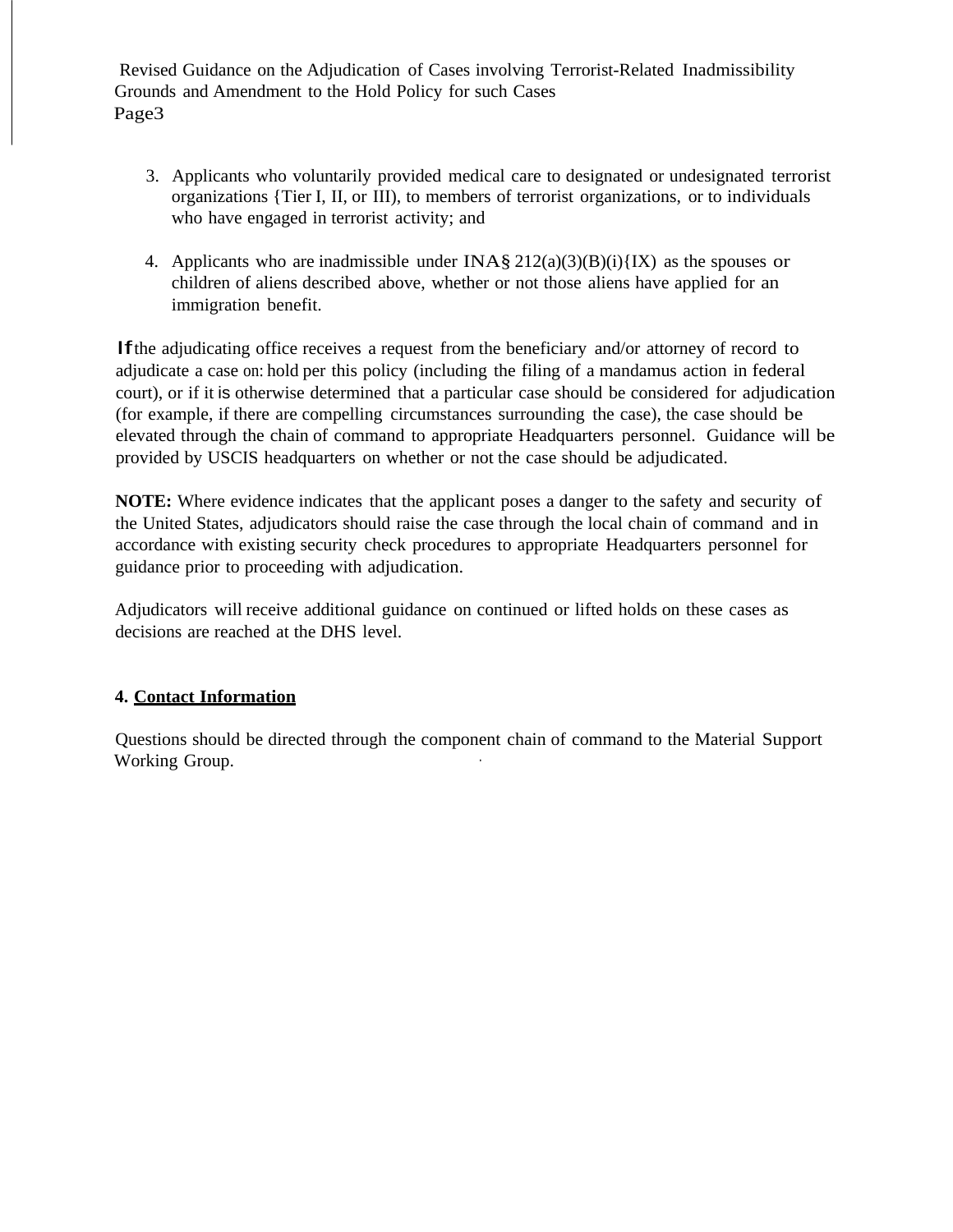U.S. Dcpnrtmcnt of Homeland Security *Office of the Director* Washington, DC 20529



MAR 2 6 2008

------ -- -- -- ---- --- ------ ---- -- -------

# Memorandum

To:. Associate Directors Chief, Office of Administrative Appeals Chief Counsel

From: Jonathan Scharfen ... D puty Director

Subject: Withholding Adjudication and Review of Prior Denials of Certain Categories of Cases Involving Association with,' or Provision of Material Support to, Certain Terrorist Organizations or Other Groups

# Purpose:

This memorandum instructs adjudicators regarding the withholding of adjudication of certain cases that could benefit from.the Secretary's expanded discretionary authority and' to initiate a review of prior denials of certain categories of cases decided after the December 26, 2007, effective date ofthe Consolidated Appropriations Act of2008, Pub. L. 110-161, 121 Stat. 1844 ("CAA").

# Background:

On December 26, 2007, the President signed the Consolidated Appropriations Act of2008, Pub. L. 110-161, 121 Stat. 1844.("CAA"). The CAA became effective on the date of enactment. Section 691(a) of the CAA. amended the discretionary authority of the Secretary ofaomeland Security (Secretary) to exempt certain terrorist-related inadmissibility grounds as they relate to' undesignated terrorist organizations as defined under Iimnigration and Nationality Act (INA) section  $212(a)(3)(B)(vi)(III)$  ("Tier III" organizations) or to an individual alien. Section 691(b) of the CAA also named certain groups (all of which the Secretary had previously determined qualified for an exemption under INA section  $212(d)(3)(B)$ ) that were not to be considered terrorist organizations under the'INA based on activities occurring prior to enactment of the CAA. Detailed guidance regarding the implementation of this legislation is pending cleararice and will be issued at the earliest possible juncture.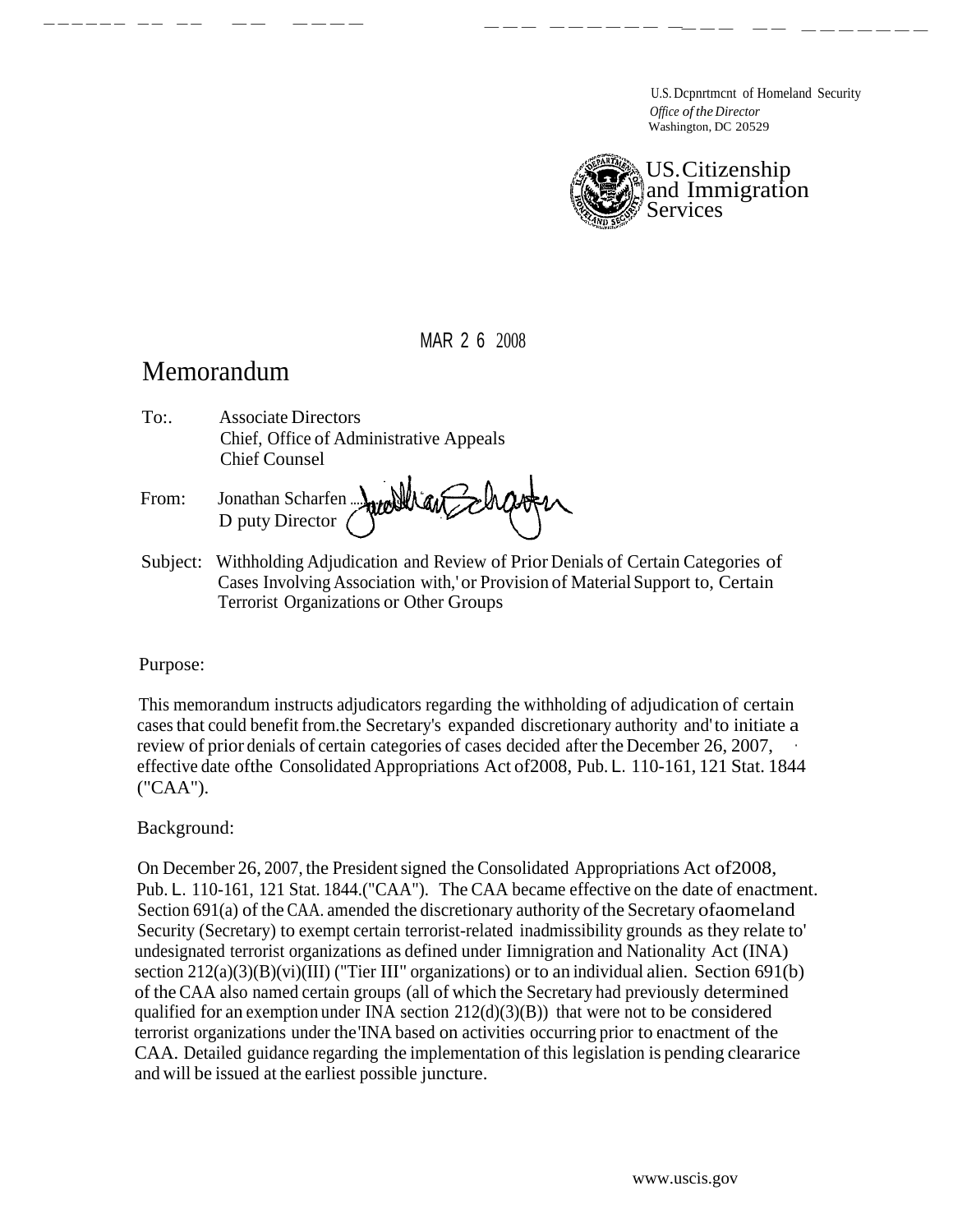.Withholding Adjudication and Review ofPrior Denhds of Certain Categories ofCass Involving Association with, or Provision of Material Support to, Certain Terrorist Organizations or Other Groups **b** 

Page2

### A. Categories. of Cases to be Placed on Hold

The Secretary has not ex.ercised his discretionary authority since passage of the CAA, and the Department of Homeland Security (DHS) currently is considering several groups and categories of cases as possible candidates for additional terrorist-related inadmissibility provision exemptions. Because new exemptions may be issued by the Secretary in the future, until further notice adjudicators are to withhold adjudication of cases in which the only ground(s) for referral or denial is a terrorist-related inadmissibility provision(s) and the applicant falls within one or more of the below categories:  $\cdot$ 

1. Applicants, such as former combatants, associated with the following groups who would remain inadmissible despite the "automatic relief' provision of the CAA (the CAA provides that these groups are no longer to be considered terrorist o ganizations based on acts or events that occurred before December 26, 2007, but it does not exempt the actions of individuals that may o.therwise fall under the inadmissibility provisions at INA §  $212(a)(3)(B)$ :

> Karen NationaUnion/Karen Liberation Army (KNU/KNLA) Chin National Front/Chin National Army (CNF/CNA) . Chin National League for Democracy (CNLD) Kayan New Land Party (KNLP) Arakan Liberation Party (ALP) Tibetan Mustangs ·Cuban Alzados Karenni National Progressive Party (KNPP) Appropriate groups affiliated with the Hmong <sup>1</sup> Appropriate groups affiliated with the Montagnards<sup>2</sup>

- . . 2. Applicants who are inadmissible under the terrorist,.related proyisions of the INA based on any activity or association that was *not under duress* relating to any other Tier III organization;
- 3. Applicants'who are inadmissible under the terrorist-related provisions of the INA, other than material support, based on any activity or association related to a designated (Tier I or Tier II) or undesignated (Tier III) terrorist organization where the activity or association was *under duress<sup>3</sup>*;

<sup>&</sup>lt;sup>1</sup> Appropriate groups affiliated with the Hmong means ethnic H.mong individuals or groups, provided there is no reason to believe that the relevant activities of the recipientswere targeted against noncombatants.

<sup>&</sup>lt;sup>2</sup> Appropriate groups affiliated with the Montagnards means the Front Unifie de Lutte des Races Opprimees {FULRO}.

Adjudicators may adjudicate cases in which the applicant qualifies for the existing material support duress · exemption for those Tier I or Tier ll organizations already identified by the Secretary for consideration: the National Liberation ArmyofColombia (ELN) and the Revolutionary Armed Forces ofColombia (FARC).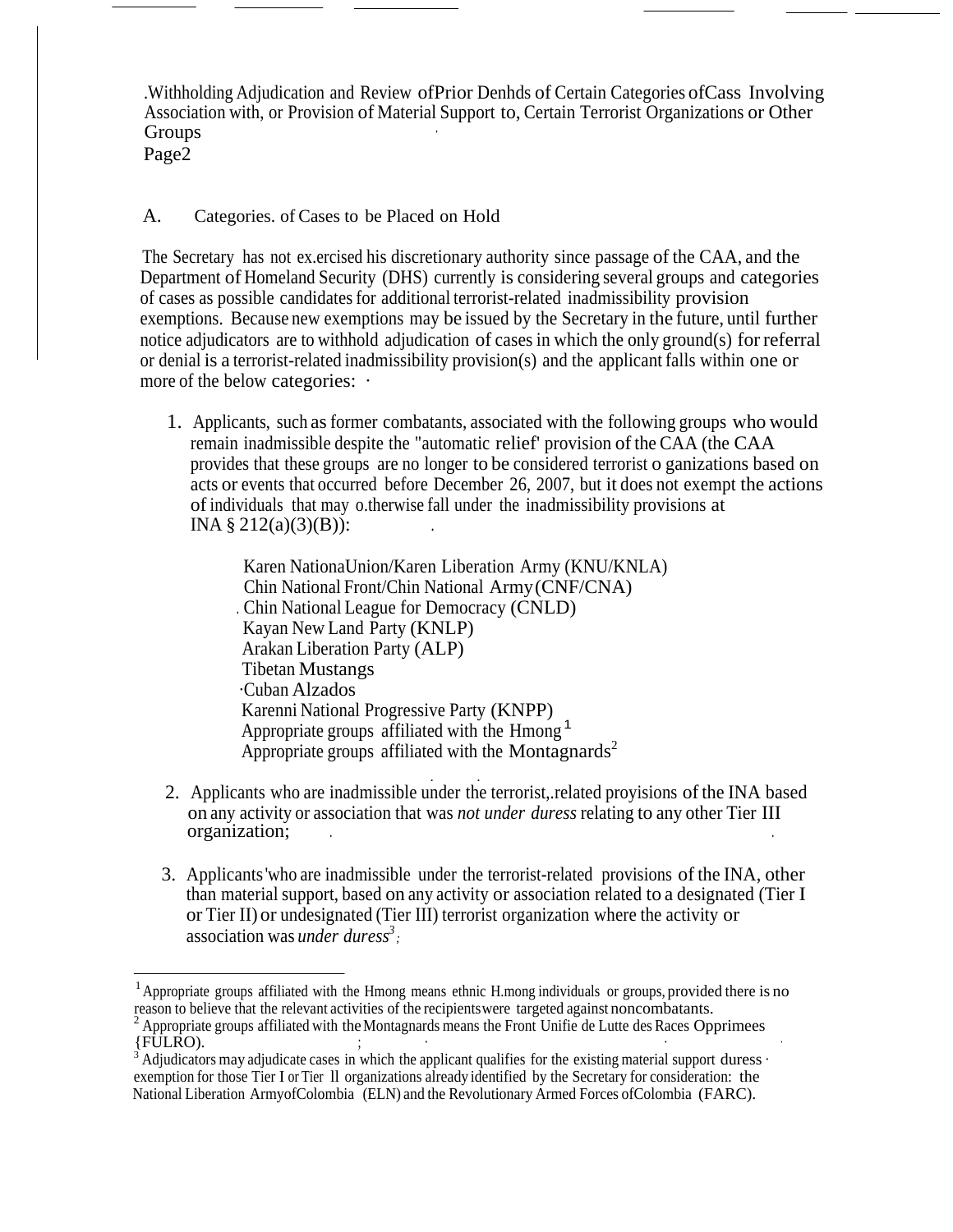Withholding Adjudication and Review ofPrior Denials of Certain Categories of Cases Involving Association with, or Provision of Material Support to,.Certain Terrorist Organizations or Other Groups

----------------- ----- ----------

Page3

- 4. Applicants who voluntarily provided medical care to designated or tmdesignated terrorist organizations (Tier I, II, or III), to memoers of terrorist organizations, or to individuals who have engaged in terrorist activity; and
- *5.* Applicants who are inadmissible under INA § 212(a)(3)(B)(i)(IX) as the spouses or children of aliens described above, whether or not those aliens have applied for an immigration benefit.

In addition, adjudicators remain under the directive to withhold adjudication of cases in which the applicant is eligible for the benefit sought but for the provision of material support *unier duress* to a; Tier I or Tier II organization other than those Tier IIII organizations for which DHS has authorized USCIS to consider the existing material support duress exemption.<sup>4</sup> To date, DRS has authorized USCIS to consider the Tier I/11 material support duress exemption where the material support was provided to the Revolutionary Armed Forces ofColonibia (FARC) or the National Liberation Army of Colombia (ELN). ·

Adjudicators may move forward w th the ·adjudication, following supervisory review as required by Divisional instructions, of.cases that have been considered for and been determined to merit a discretionary exemption under one ofthe existing material support exemption authorities. .

Adjudicators may also raise through their local chain of command to appropriate Headquarters · personnel any case which presents compelling circumstances that warrant consideration of.a new or individualized exemption that would not otherwise be covered by the above hold instructions.

NOTE:Where evidence indicates that the applicant poses a danger to the safety and security of the United States, adjudicators should raise the case through the local chain of command and in accordance with existing security check procedUres to appropriate Headquarters personnel fo;r guidance prior to proceeding with adjudication. ·

Adjudicators will receive additional guidance on continued or lifted holds on these cases as decisions are reached at the DHS level. ·

B. Review of Certain Categories of CasesDenied or Referred on or after December 26, W

Prior to the issuance of this USCIS wic}. And directive, adjudicators considered .and denied or referred, in accord!lllce with existing guidance, the cases of applic,ants who were found to be inadmissible orineligible for the benefit sought based on the application of a terroristrelated

<sup>&</sup>lt;sup>4</sup> See USCIS Memoranda, "Processing the Discretionary Exemption to the Inadmissibility Ground for Providing Material Support to CertainTerrorist Organizations,"May 24, 2007; and ''Processing the Discretionary Exemption to the Inadmissibility Ground for Providing·Material Support to the Revolutionary Armed Forces of Colombia (FARC),"September 6, 2007. See also DHS Authorization Document, "Authorization to Process Cases Involving the Provision ofMaterial Support to the ELN,"December 18, 2007.